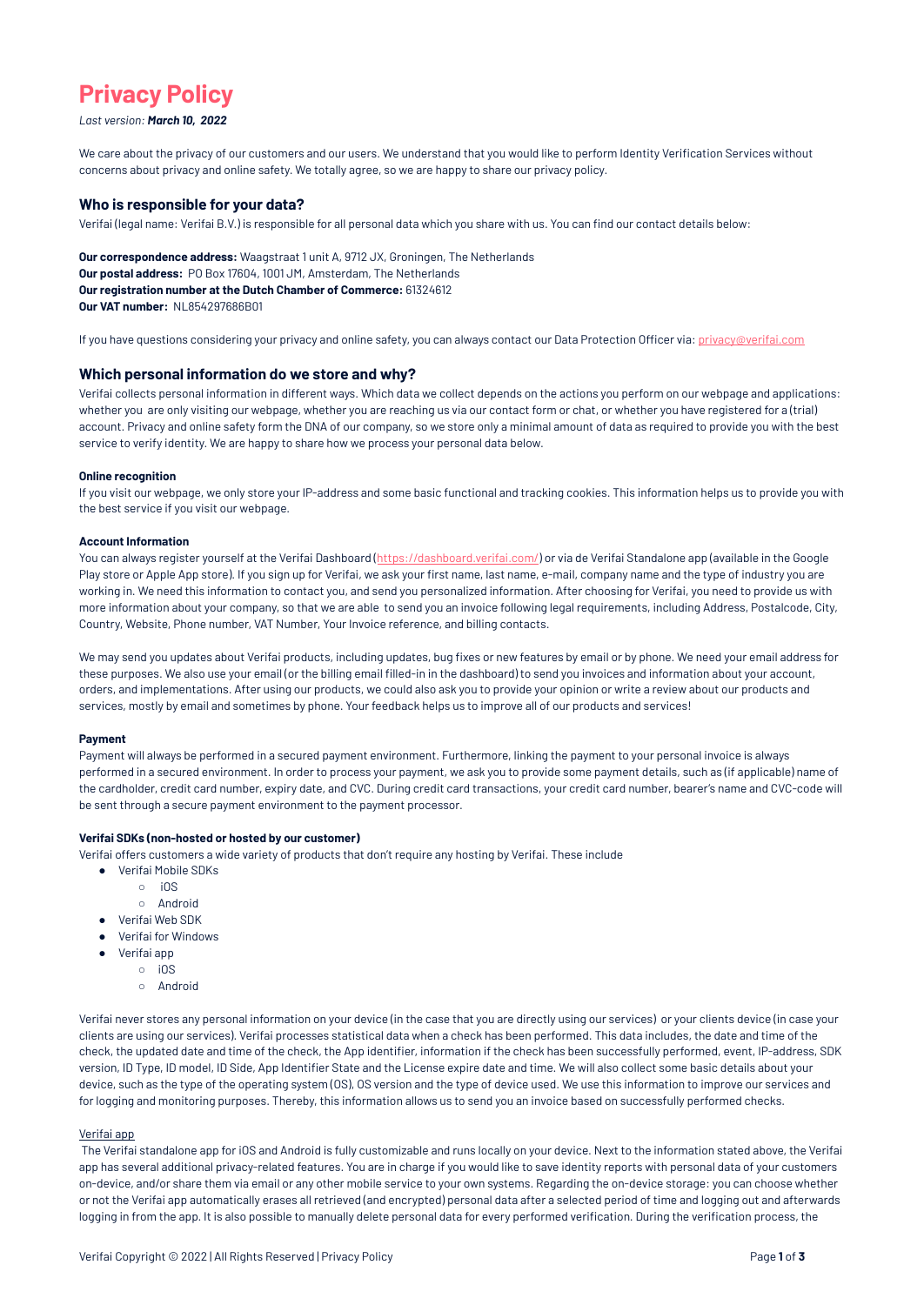Verifai app can process all data that is available on the MRZ or the NFC chip of a document, including name(s), surname, date of birth, date of expiry, date of issue, document number, sex, and country specific data (e.g. Personal Number)., the Verifai app process images such as a copy of the document, including photo of the bearer, and data retrieved from the chip. Which data is exactly processed, depends on the settings, the checkned document and the hardware of the device (for example if the device has NFC or not).

As Verifai user, you are responsible and in charge of the personal data you retrieve by using the Verifai app, the storage of these data and the transportation of the data.

To facilitate privacy-proof ID verification, all of our products offer the possibility to mask privacy-sensitive data by setting a privacy filter. It is our customer's responsibility to correctly set the privacy filter, so that any data that is not required to be processed by the user is being masked. Verifai does not take responsibility regarding correctly setting privacy filters, inaccuracy in the privacy filters or missing privacy filters.

## **Hosted-by-Verifai solutions (hosted by Verifai)**

If you choose for the Verifai SaaS solutions, including the Verifai Web SDK SaaS, all personal data which is captured during the Identity Verification procedure will be processed on the Verifai servers. Verifai uses only ISO 27001 certified servers. Thereby, you are required to sign our 'Data Processing Agreement', which is an agreement between the Controller (You) and the Processor (Verifai). You can only use the Verifai SaaS solutions after signing the 'Data Processing Agreement'. Based on your preference and use-case, Verifai processes all data which can be retrieved from an identification document, including but not limited to: name(s), surname, date of birth, place of birth, issuing authority, issuing date, expiry date, personal number, document number, signature, bearers foto, copy of the document and other personal data which is displayed on a document. We process this data for you as part of a Data Processing Agreement signed between you (customer) and Verifai. This is the only purpose for which we will process the data. More details can be found in the data processing agreement (DPA).

#### **Customer service**

We will try to provide you with the best service we can when you contact us. To ensure the best service, we will store all chat and email conversations you have with our customer service. In some cases, we will record phone calls for training purposes. If the phone call will be recorded, we will tell you in front of the phone conversation. Sometimes, we ask you to share some specific personal or company information during a chat, email or phone conversation. We will ask these questions to verify whether you are the person you say you are. Furthermore, we will make some side notes about our contact in order to know what we discussed if you will contact us again at a later moment.

When you or your company provide us contact details, such as a business card or other forms of expressions, Verifai could contact you to discuss future business opportunities and keep you updated about new Verifai products, releases, updates and bug fixes. It is always possible to unsubscribe you from these mailings by sending an email to [info@verifai.com](mailto:info@verifai.com).

# **How do we handle your personal information?**

#### **Sharing personal data**

Your privacy and online safety is important to us. We only share personal information with third parties if it is necessary to provide you with the best service. We never sell your personal information to third parties.

To ensure proper use of your personal information, we signed processing agreements with all third parties. This processing agreement contains all appointments about who is responsible for which data. We signed a data processing agreement (DPA) with the following parties:

- Administration processors;
- The processor of communication tools (telecom, chat, e-mail);
- Payment Service Provider;
- System integrators (if applicable);
- SMS Service provider (if applicable)
- Cloud provider (if applicable);
- Datacenter.

Most sub-processors are established in the European Union. The General Data Protection Regulation (GDPR) will apply to these sub-processors.

However, in some cases we are using sub-processors in the United States of America (USA). These parties were registered under the European-American 'Privacy Shield'. We have made agreements with these sub-processor about the processing of personal data. We have laid down these agreements in Standard Contractual Clauses (SCC).

#### **Storage of personal data**

We store your personal information no longer than necessary. Would you like to change your privacy settings? Please visit the Verifai Dashboard ([https://dashboard.verifai.com/\)](https://dashboard.verifai.com/), app settings or contact our team: [info@verifai.com](mailto:info@verifai.com)

#### **Security**

Verifai products run on ISO 27001 certified servers deployed and based in the Netherlands. We follow strict information security policies. Our website is using a secure connection (recognizable by 'https' in the address field). Thereby, we are using the SSLcertificates. We are using the best and up-to-date security software on the market, to ensure that personal data is stored fully secure at our servers. Thereby, all Verifai products are designed in accordance with the 'Privacy by Design' and 'Privacy by Default' principles.

Verifai Copyright © 2022 | All Rights Reserved | Privacy Policy **Page 2** of **3** Page 2 of **3**